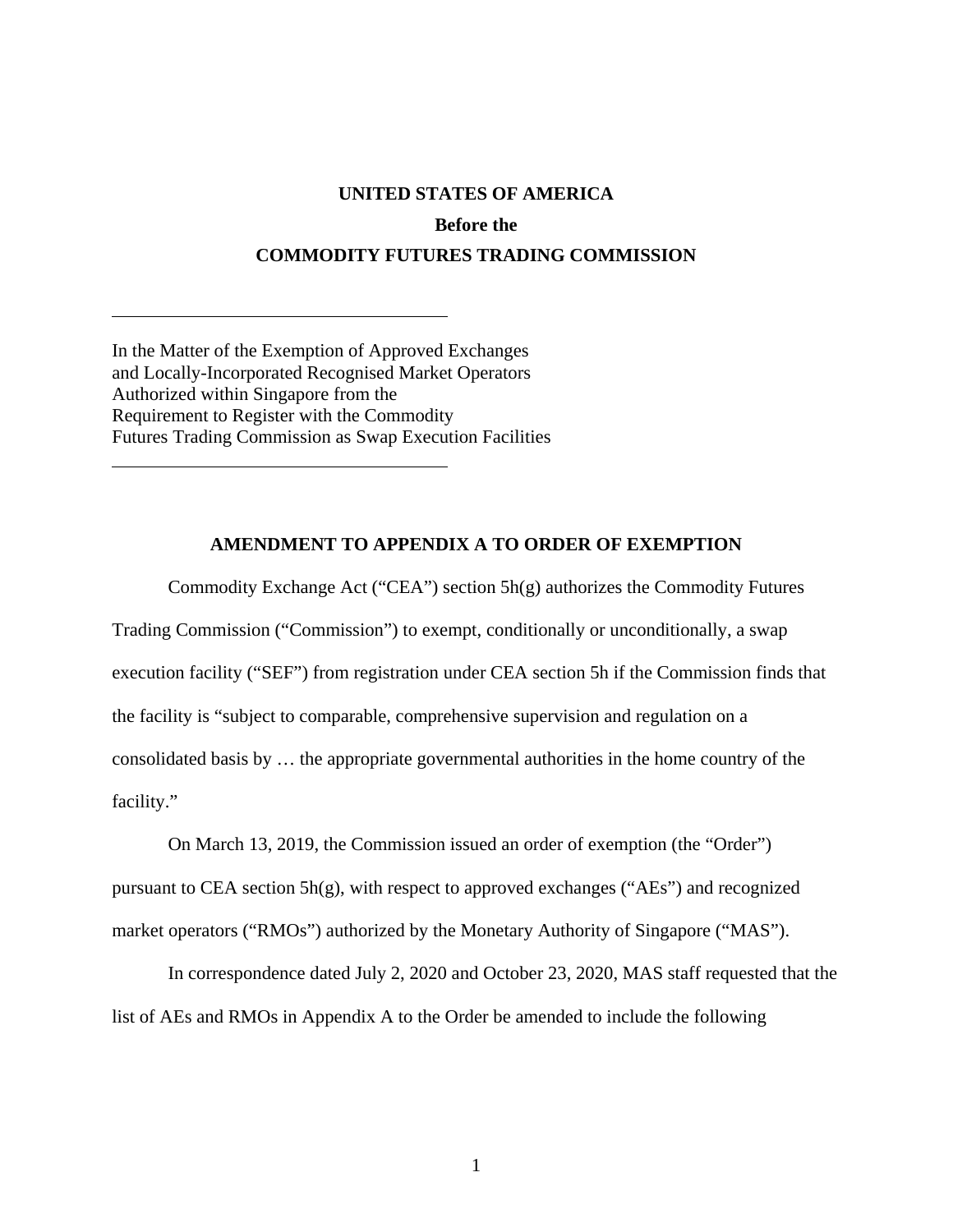additional RMOs, and represented that each such RMO is authorized and in good standing with MAS:

> BGC Partners (Singapore) Ltd. Euronext Markets Singapore Pte Ltd GFI Group Pte Ltd. ICAP (Singapore) Pte Ltd. Nittan Capital Singapore Pte Ltd. Refinitiv Transaction Services Pte Ltd. TFS Currencies Pte Ltd. Tullett Prebon (Singapore) Limited

NOW THEREFORE the Commission exercises its discretion pursuant to CEA section

5h(g), and ORDERS that Appendix A to the Order be deleted in its entirety and replaced with the

Amended Appendix A attached hereto, which includes each of the additional RMOs identified

above.

Except as expressly provided herein, the Order is unaffected and shall continue in full

force and effect in accordance with its terms.

Issued in Washington, DC, on this 30<sup>th</sup> day of October, 2020.

By the Commission,

Christopher J. Kirkpatrick Secretary of the Commission